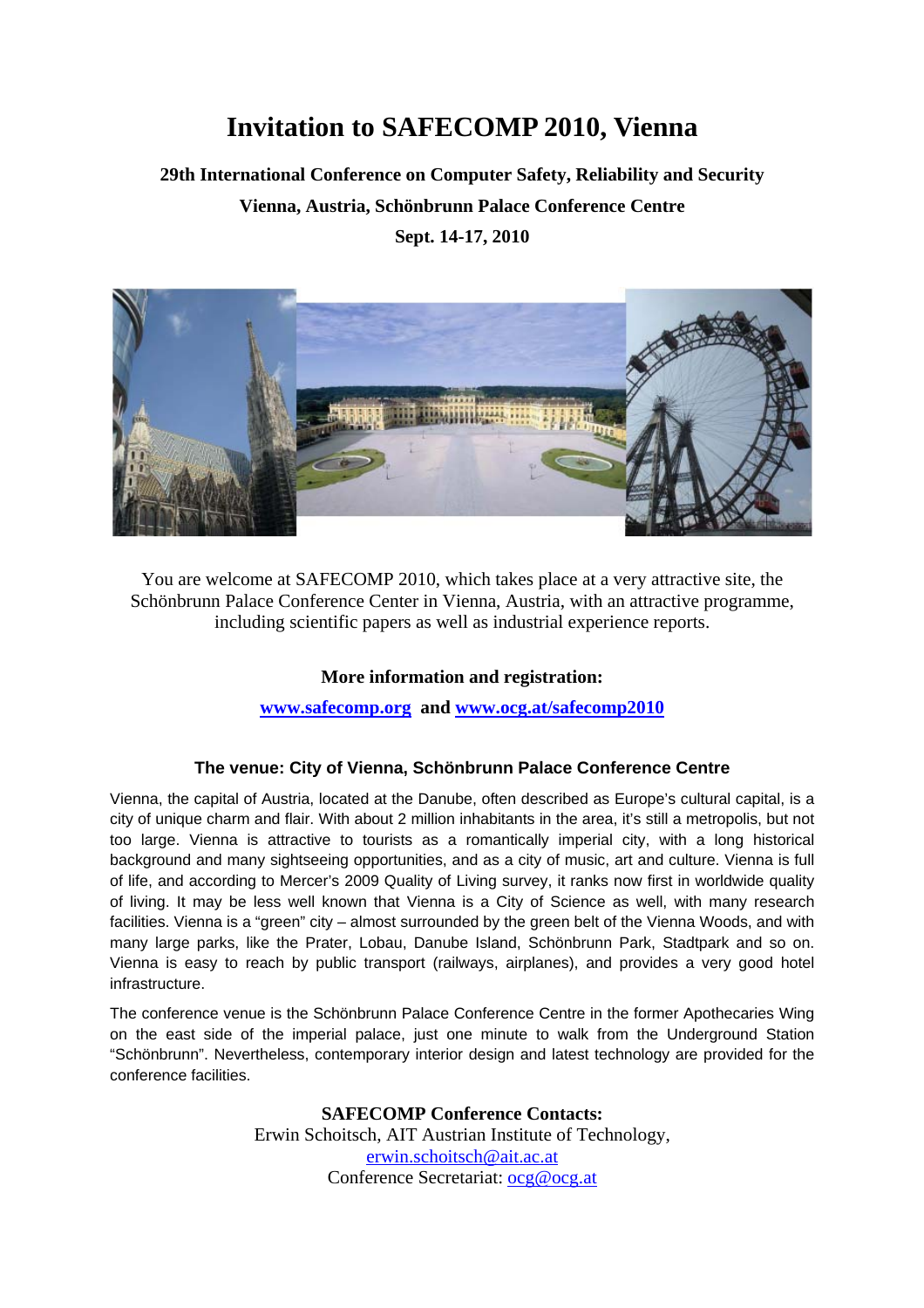### **Schönbrunn Palace Conference Center,**

### **Apothecaries' Wing, nearest entrance Grünbergstraße, Meidlinger Gate, 1130 Vienna (see Map [G3], U4 Metro Schönbrunn)**

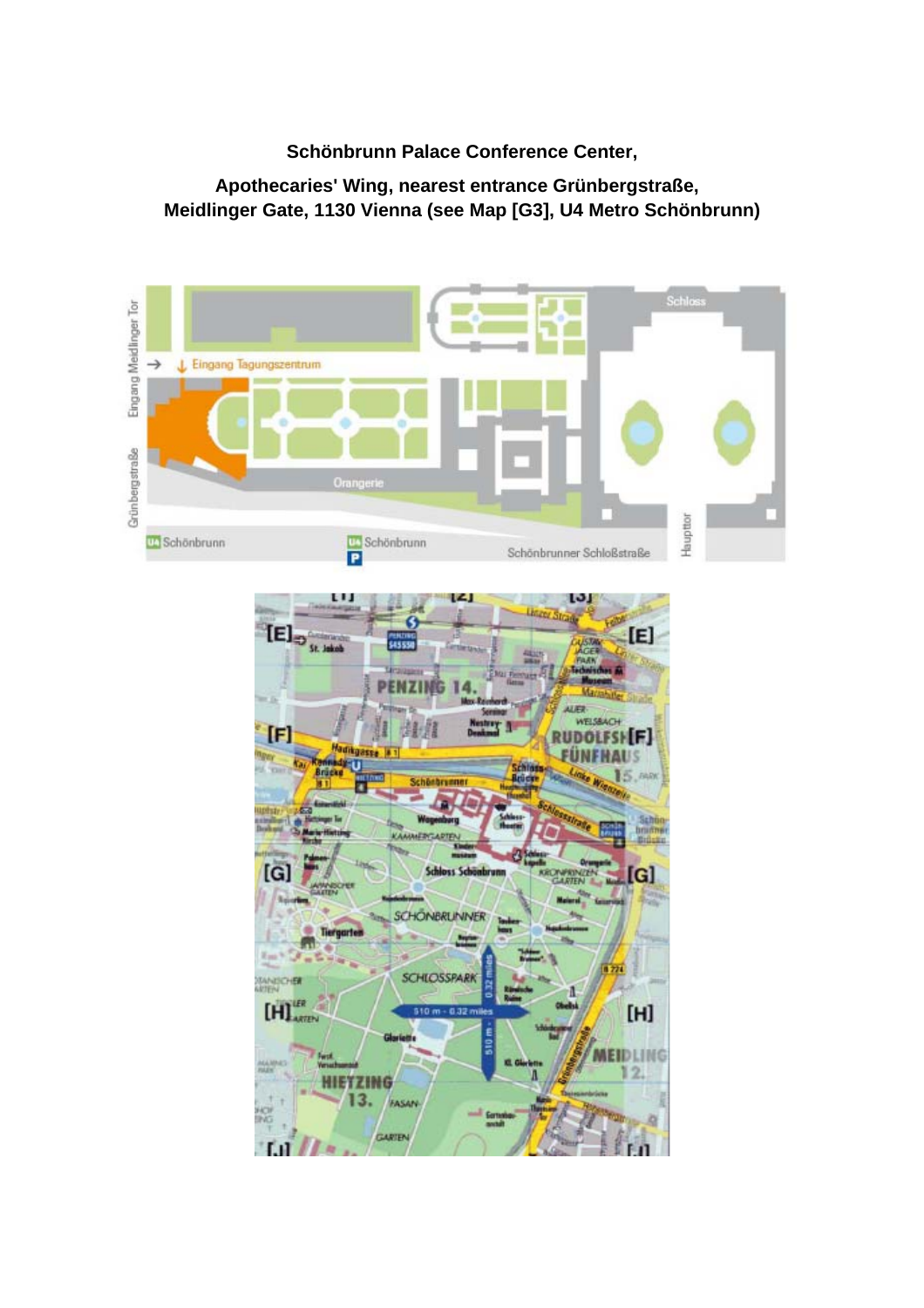### **WORKSHOPS, TUTORIALS (details on the web site):**

### PLEASE REGISTER NOW!!!!

#### **Tuesday, Sept. 14, is a tutorial and workshop day, with currently planned two workshops (fixed) and two tutorials (if enough registrations for the tutorials):**

#### *For Workshop and Tutorial participants, SAFECOMP Early Bird rates are still valid until Sept. 6, 2010 !!*

(Authors, members of OCG, EWICS, GI and associated computer societies: 440 Euros, others 500 Euros) (later on rates will be 500/550 Euros resp.)

#### **Workshop 1:**

**S&D4RCES – International Workshop on Security and Dependability for Resource Constrained Embedded Systems** 

**Workshop 2:** 

**ERCIM/DECOS/MOGENTES - Dependable Embedded Systems: Model-based Design and Validation (Automated Test Case Generation) (full day)** 

**Tutorial 1:** 

**Integration and Complexity of Flight Systems - The Role of Data Buses (9:00 - 12:30)** 

**Tutorial 2:** 

**Goal directed Specification, Measurement and Certification of Functionality, Integrity, Privacy, Safety and Security (14:00 - 17:30)** 

#### **EXHIBITION:**

A Technical Exhibition and Tool Fair is open during the whole conference in the communication area where coffee breaks and lunches take place

#### **PROCEEDINGS are published as SPRINGER LNCS 6351**

**They will be available as part of the participant's conference package!!**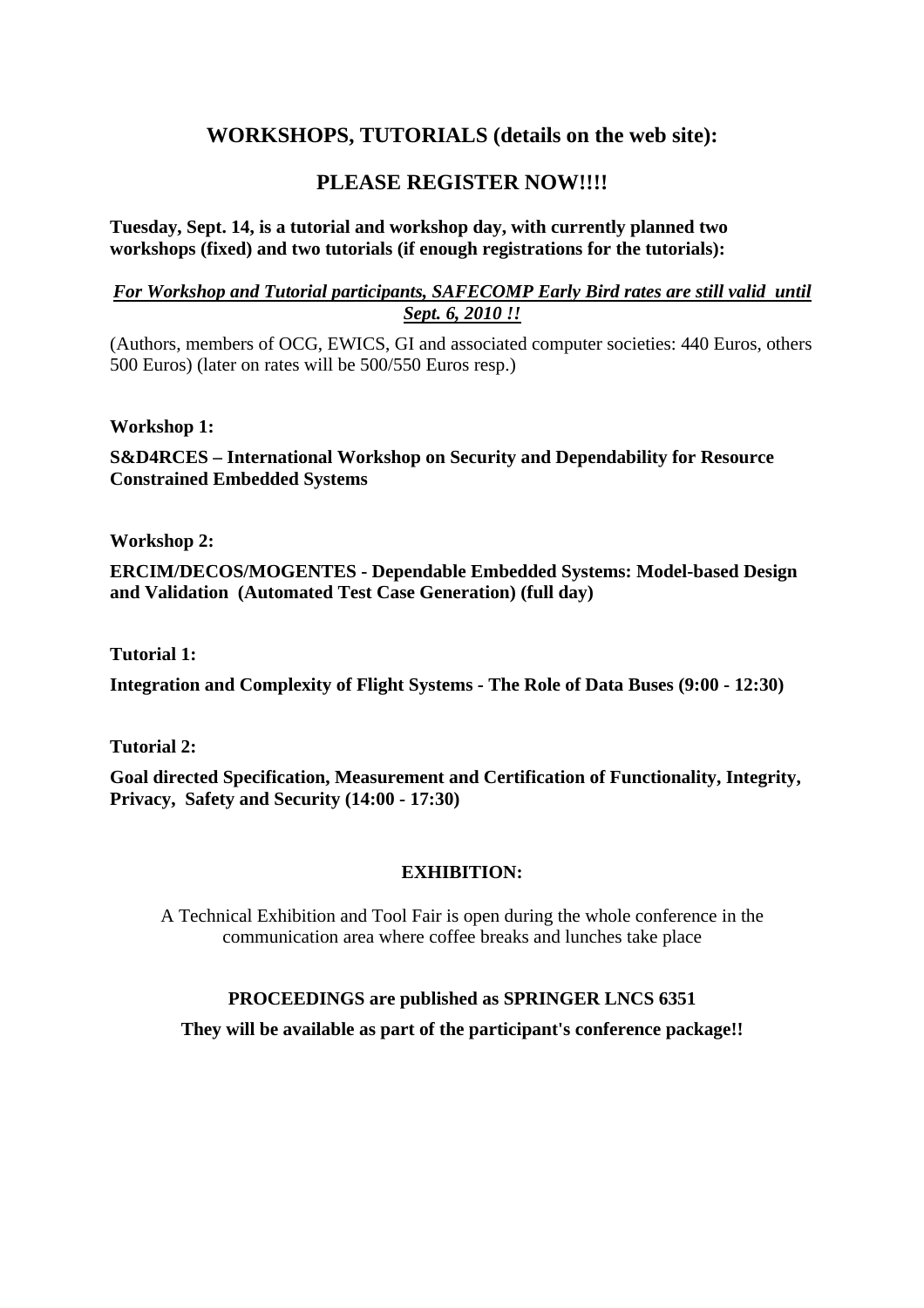# **Conference Program**

### **SAFECOMP 2010 Key Theme Critical Embedded Systems – Challenges and Risks**

**Keynotes ( 9:30 – 10:15)** 

**Wednesday, 15. Sept.:** 

**"System of Systems Challenges" (Hermann Kopetz - Vienna University of Technology, Austria)** 

**Thursday, 16. Sept.:** 

**"Murphy Was An Optimist" (Kevin Driscoll - Honeywell Laboratories, USA)** 

**Friday, 17. Sept.:** 

**"Process Control Security: go Dutch! (united, shared, lean and mean)" (Eric Luiijf - TNO, The Hague, The Netherlands)** 

### **Preconference - Monday 13th - Tuesday 14th**

**EWICS TC 7 Meeting: Monday/Tuesday (free of charge)** 

for details see **[http://www.ewics.org](http://www.ewics.org/)**.

**Monday, Sept.13, 2010:** TechGate, Donau-City-Straße 1, TechGate Tower, 5<sup>th</sup> floor, AIT-Safety & Security Department (see Map, U1 Metro, Kaisermühlen-VIC)

**Tuesday, Sept. 14, 2010:** at SAFECOMP Conference Venue, Schönbrunn Palace Conference Center

### **Workshops, Tutorials: Tuesday, 14th**

#### **Schönbrunn Palace Conference Center**

**For details see http:**//**[www.ocg.at/safecomp2010](http://www.ocg.at/safecomp2010), [http://www.safecomp.org](http://www.safecomp.org/)**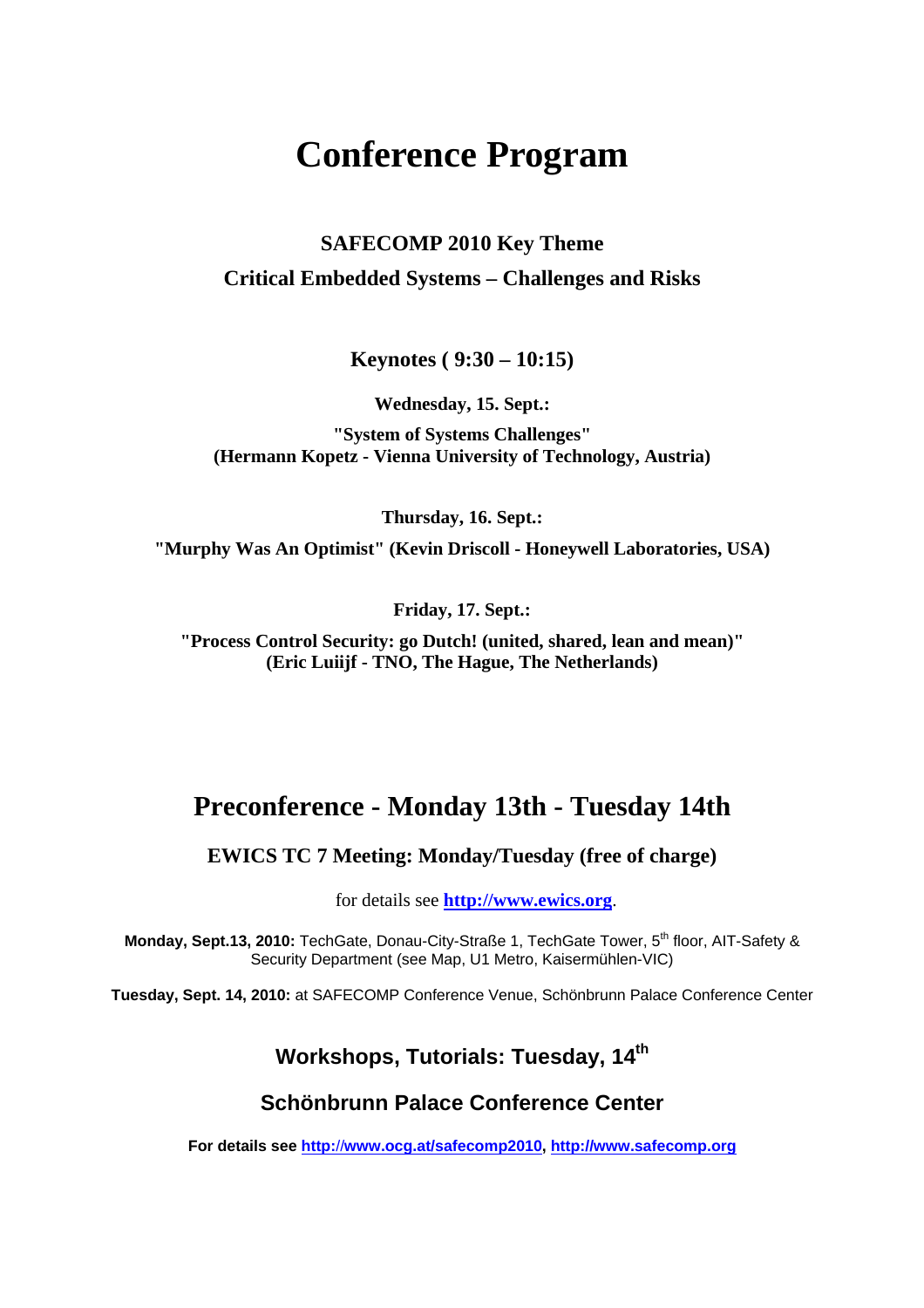# **Main Conference - Wednesday 15th - Friday 17th**

#### **Wednesday 15th**

#### **9:00 - 9:30 Welcome Adresses**

- Francesca Saglietti, EWICS Chair, University of Erlangen-Nuremberg, Germany
- Gerald Futschek, Technical University of Vienna, President of the Austrian Computer Society, Austria
- Erwin Schoitsch, Conference Chair, AIT Austrian Institute of Technology, Austria

#### **9:30 - 10:15 Keynote I**

**System of Systems Challenges**  *Hermann Kopetz, Vienna University of Technology, Austria* 

#### **10:15 - 10:45 Coffee Break**

#### **10:45 - 12:45 Session 1: System Analysis**

Reliability Analysis of Safety-Related Communication Architectures *Oliver Schulz, Jan Peleska, University of Bremen, Germany* 

A Novel HAZOP Study Approach in the RAMS Analysis of a Therapeutic Robot for Disabled Children *Thomas Gruber, Petr Böhm, AIT Austrian Institute of Technology, Austria* 

Variability Management of Safety and Reliability Models: An Intermediate Model towards systematic Reuse of Component Fault Trees *Carolina Gomez, Peter Liggesmeyer, TU Kaiserslautern, Germany; Ariane Sutor, Siemens Corp. Research, Munich, Germany* 

QoS Analysis of Weighted Multistate Probabilistic Networks via Decision Diagrams *Roberta Terruggia, Andrea Bobbio, University Piemonte Orientale, Italy* 

#### **12:45 - 14:00 Lunch**

#### **14:00 - 16:00 Session 2: Safety Cases and Certification**

Comparison between IEC 60880 and IEC 61508 for Certification Purposes in the Nuclear Domain *Jussi Lahtinen, Jukka Ranta, Hannu Harju, VTT, Finland; Mika Johansson, Risto Nevalainen, Tampere University of Technology, Finland* 

Deriving Safety Cases for Hierarchical Structure in Model-Based Development *Nurlida Basir, Bernd Fischer, University of Southampton, UK; Ewen Denney, NASA Ames Research Center, USA* 

Assurance of Automotive Safety - A Safety Case Approach *Robert Palin, Jaguar Land Rover, Coventry, UK; Ibrahim Habli, University of York, UK*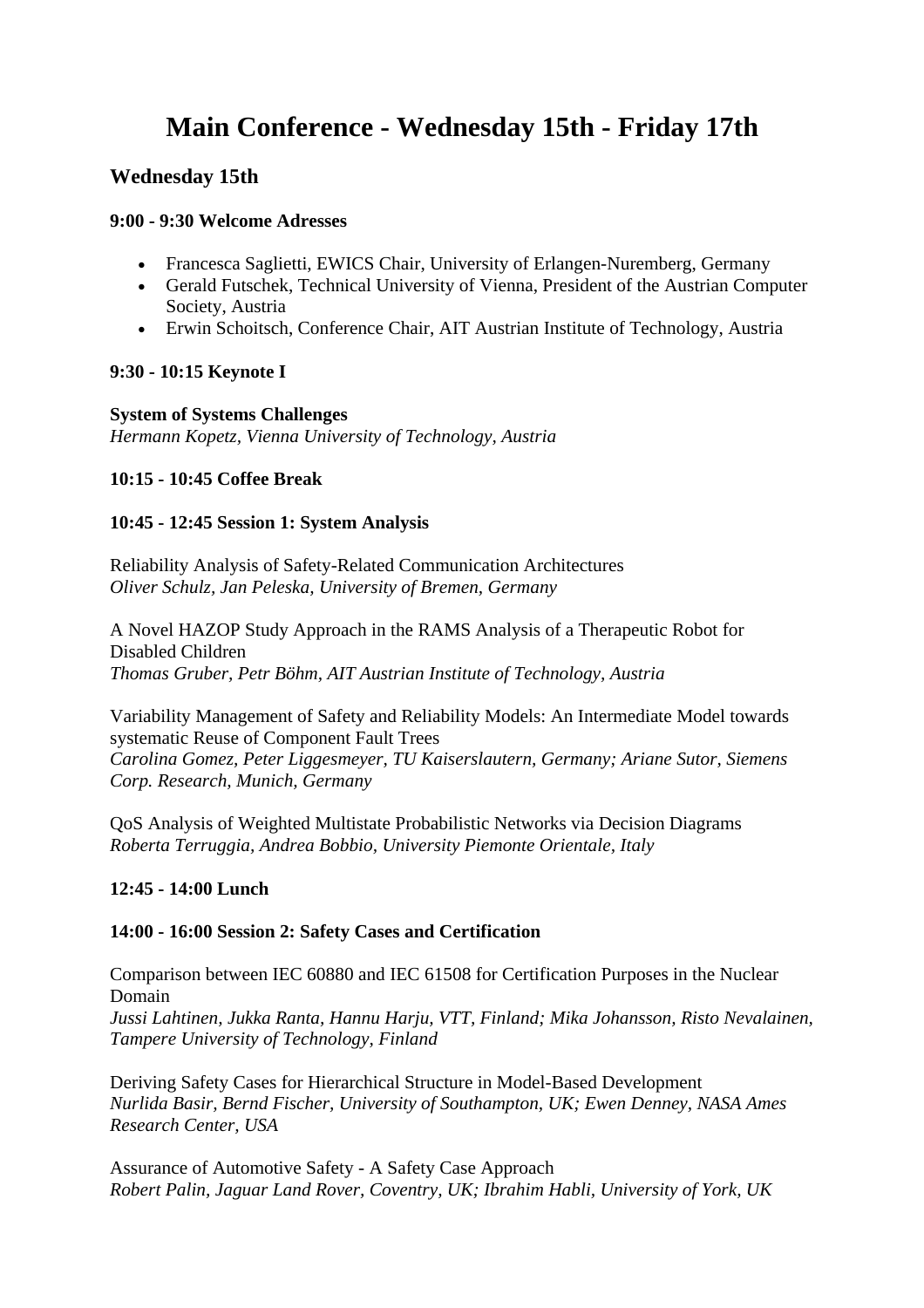How to "Survive" a Safety Case According to ISO 26262 *Torsten Dittel, Ford, Cologne, Germany; Hans-Jörg Aryus, SystemA Engineering, Immenstaad, Germany* 

#### **16:00 - 16:30 Coffee Break**

#### **16:30 - 18:00 Session 3: Aerospace**

Benchmarking Software Requirements Documentation for Space Application *Paulo Veras, Rodrigo P. Pontes, Emilia Villani, Aeronautical Institute, São José dos Campos-SP, Brazil; Ana Maria Ambrosio, National Institute for Space Research, São José dos Campos-SP, Brazil; Henrique Madeira, Marco Vieira, Aeronautical University of Coimbra, Portugal* 

Verifying Mode Consistency for On-Board Satellite Software *Alexei Iliasov, Alexander Romanovsky, University of Newcastle, UK; Elena Troubitsyna, Linas Laibinis, Abo University, Finland; Kimmo Varpaaniemi, Pauli Väisänen, Dubravka Ilic, Timo Latvala, Space Systems Finland, Finland* 

Computational Concerns in the Integration of Unmanned Airborne Systems into Controlled Airspace *Christopher Johnson, University of Glasgow, Scotland, UK* 

#### **20:00 Welcome Reception**

**City Hall**, Restaurant **Wiener Rathauskeller**

#### **Thursday 16th**

#### **8:30 - 9:30 Session 4: Error Detection**

Residual Error Probability of Embedded CRC by Stochastic Automata *Frank Schiller, Tina Mattes, TU Munich, Germany* 

ANB- and ANBDmem-Encoding: Detecting Hardware Errors in Software *Ute Schiffel, Andre Schmitt, Martin Süßkraut, Christof Fetzer, TU Dresden, Germany* 

#### **9:30 - 10:15 Keynote II**

**Murphy Was An Optimist**  *Kevin Driscoll - Honeywell Laboratories, USA* 

#### **10:15 - 10:45 Coffee Break**

#### **10:45 - 12:45 Session 5: Validation and Verification**

Field Test Methods for a Co-operative Integrated Traffic Management System *Thomas Gruber, Egbart Althammer, Erwin Schoitsch, AIT Austrian Institute of Technology, Austria*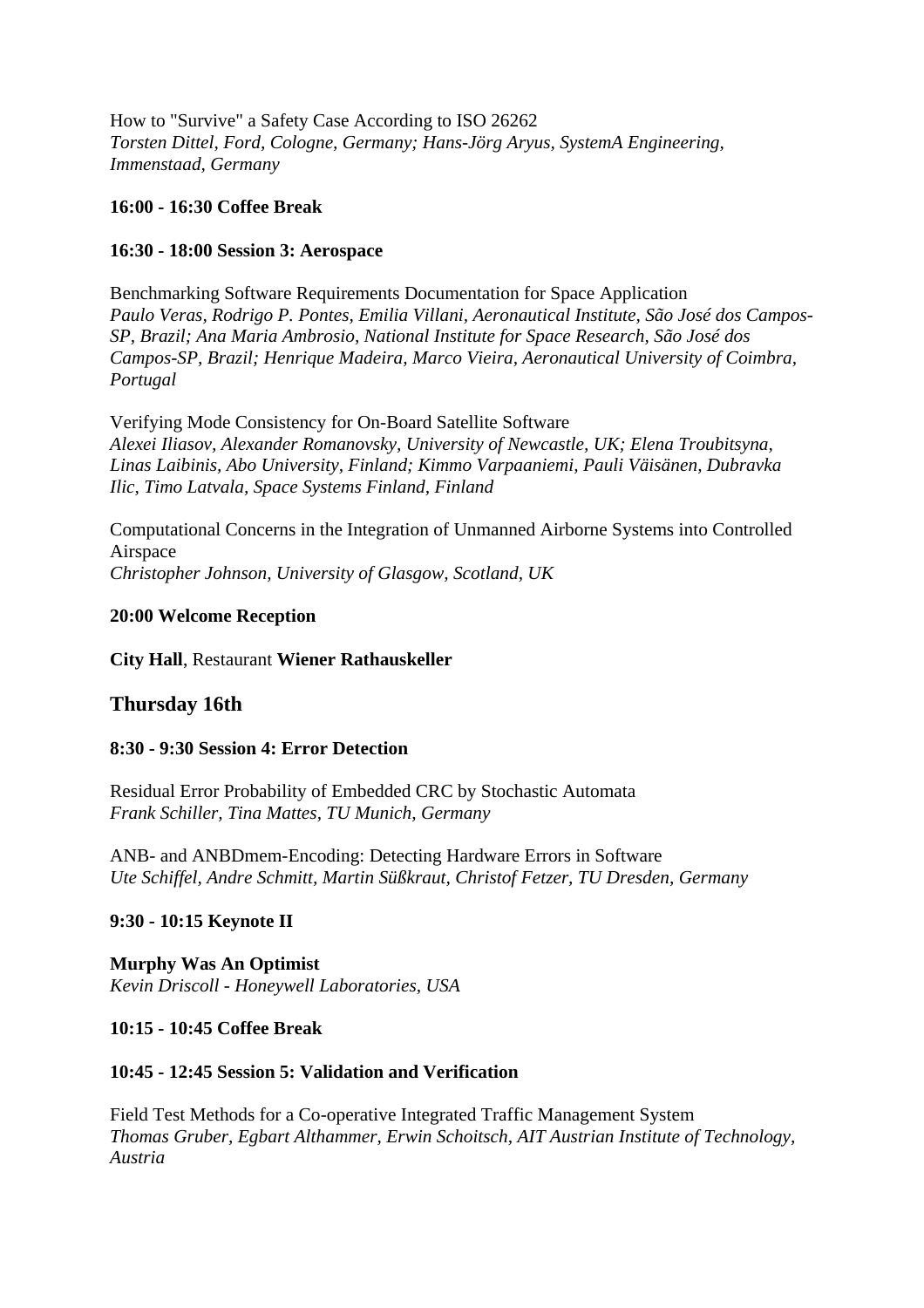100% Coverage for Safety-Critical Software - Effcient Testing by Static Analysis *Daniel Kästner, Reinhold Heckmann, Christian Ferdinand, AbsInt GmbH, Saarbrücken, Germany* 

MODIFI: A MODel-Implemented Fault Injection Tool *Rickard Svenningsson, Jonny Vinter, Henrik Eriksson, SP Technical Research Inst. of Sweden, Sweden; Martin Törngren, KTH Stockholm, Sweden* 

Automated Test Coverage Measurement for Reactor Protection System Software Implemented in Function Block Diagram *Eunkyoung Jee, Insup Lee, University of Pennsylvania, USA; Suin Kim, KAIST, Daejeon, Rep. of Korea;Sungdeok Cha, Korea University, Seoul, Rep. of Korea* 

#### **12:45 - 14:00 Lunch**

#### **14:00 - 15:00 Session 6: Testing**

Overcoming Non-determinism in Testing Smart Devices: a Case Study *Peter Bishop, CSR City University and Adelard, London, UK; Lukasz Cyra, Adelard, London,*   $I/K$ 

Software Testing by People with Autism *Sjaak Brinkkemper, Suzanne Haanappel, Utrecht University, The Netherlands* 

#### **14:00 - 15:00 EWICS TC7 presentation**

EWICS TC7 Subgroup Presentations

#### **16:00 - 16:30 Coffee Break**

#### **16:30 - 18:00 Session 7: Critical Infrastructure - Smart Grid**

Information Flow Analysis of Energy Management in a Smart Grid *Ravi Akella, Bruce McMillin, Missouri University of Science and Technology, USA* 

Integrated Cyber-Physical Fault Injection for Reliability Analysis of the Smart Grid *Sahra Sedigh, Bruce McMillin, Ayman Faza, Missouri University of Science and Technology, USA* 

A Metric for Measuring the Strength of Inter-dependencies *Silvia Ruzzante, Elisa Castorini, Elena Marchei, Vincenzo Fioriti, ENEA, Roma, Italy* 

#### **18:30 - 19:30 Guided Tour**

The guided tour through **Schoenbrunn Castle** will take you through the rooms of the palace showing you the apartments of Emperor Franz Joseph and Empress Elisabeth, as well as the magnificent ceremonial rooms in the central part of the palace. Afterwards a panorama train will take you to **Gloriette**, the belvedere of Schoenbrunn Castle, where the conference dinner will be held.

**19:30 Conference Dinner:** Schoenbrunn Palace, Gloriette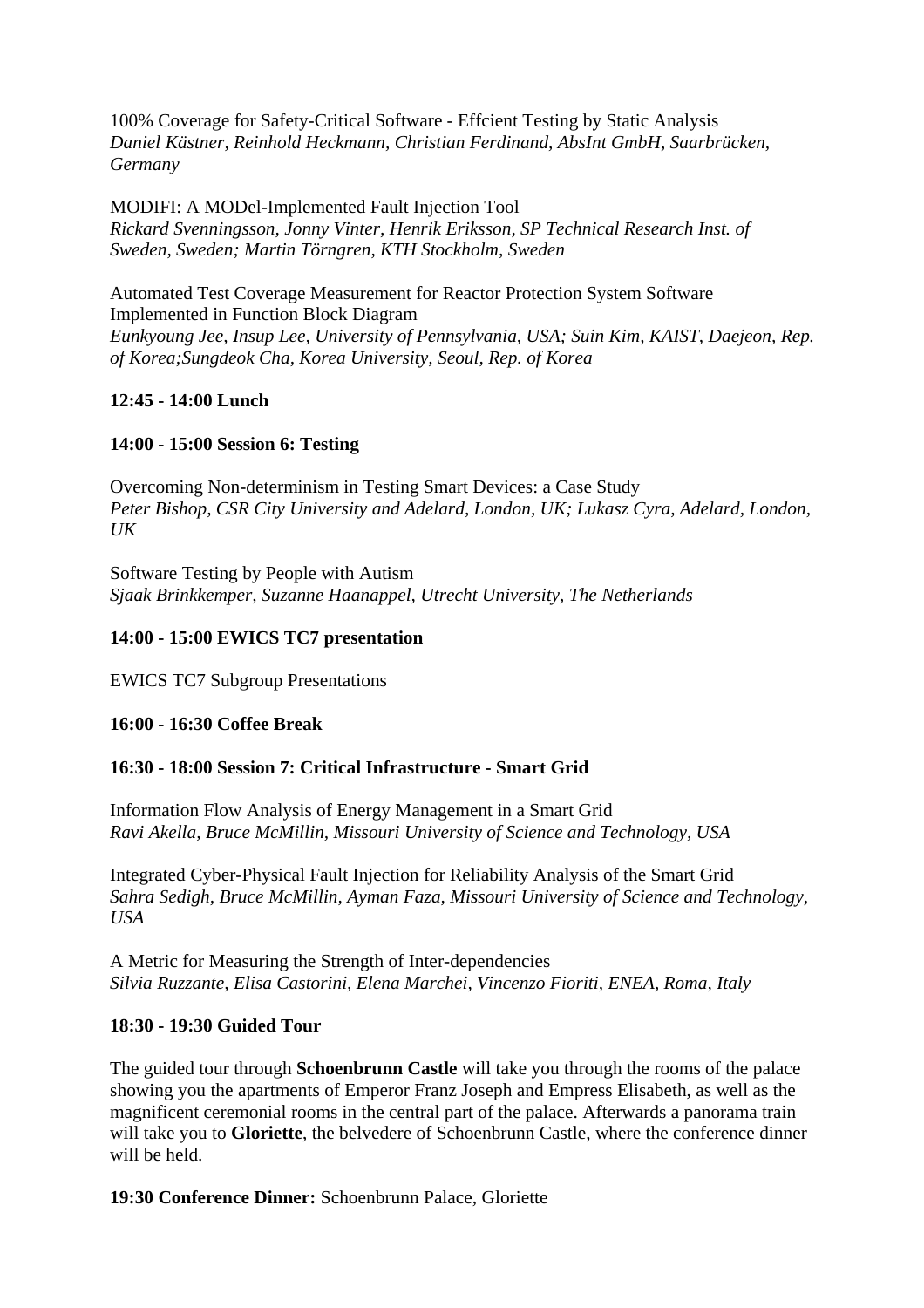### **Friday 17th**

#### **8:30 - 9:30 Session 8: Security and Safety**

Security Analysis of Open Building Automation Systems Wolfgang Granzer, Wolfgang Kastner, Vienna University of Technology, Austria

A UML Profile for Requirements Analysis of Dependable Software Denis Hatebur, ITESYS GmbH and University Duisburg-Essen, Germany; Maritta Heisel, University Duisburg-Essen, Germany

#### **9:30 - 10:15 Keynote III**

**Process Control Security: go Dutch! (united, shared, lean and mean)**  *Eric Luiijf, TNO, The Hague, The Netherlands* 

#### **10:15 - 10:45 Coffee Break**

#### **10:45 - 12:45 Session 9: Safety Engineering I**

Model-Based Safety Engineering of Interdependent Functions in Automotive Vehicles Using EAST-ADL2

*Anders Sandberg, Mecel AB, Gothenburg, Sweden; Martin Törngren, DeJiu Chen KTH Stockholm, Sweden; Henrik Lönn, Lei Feng, Ramin Tavakoli-Kolagari, Volvo Technology, Gothenburg, Sweden; Rolf Johansson, Mentor Graphics, Gothenburg, Sweden; Sandra Torchiaro, CRF, Orbassano, Italy; Andreas Abele, Continental Automotive, Regensburg, Germany* 

Experiences in Applying Formal Verification in Robotics *Dennis Walter, Holger Täubig, Christoph Lüth, German Research Institute for AI, Bremen, Germany* 

Evolving a Safe System Design Iteratively

*Alexandre Mota, Edson Watanabe, Felipe Ferri, University of Pernambuco, Brazil; Adriano Gomes, Joabe Jesus, Embraer, Brazil* 

An Approach to Using Non Safety-Assured Programmable Components in Modest Integrity **Systems** 

*Peter Bishop, CSR City University and Adelard, London, UK; Kostas Tourlas, Nick Chozos, Adelard, London, UK* 

#### **12:45 - 14:00 Lunch**

#### **14:00 - 16:00 Session 10: Safety Engineering II**

Development of High-Integrity Software Product Lines Using Model Transformation *Stuart Hutchesson, John McDermid, Aero Engine Controls, Derby & University of York, UK* 

On the Safety Implications for e-Governance: Assessing the Hazards of Enterprise Information Architectures in Safety-Critical Applications *Christopher Johnson, Stefan Raue, University of Glasgow, Scotland, UK*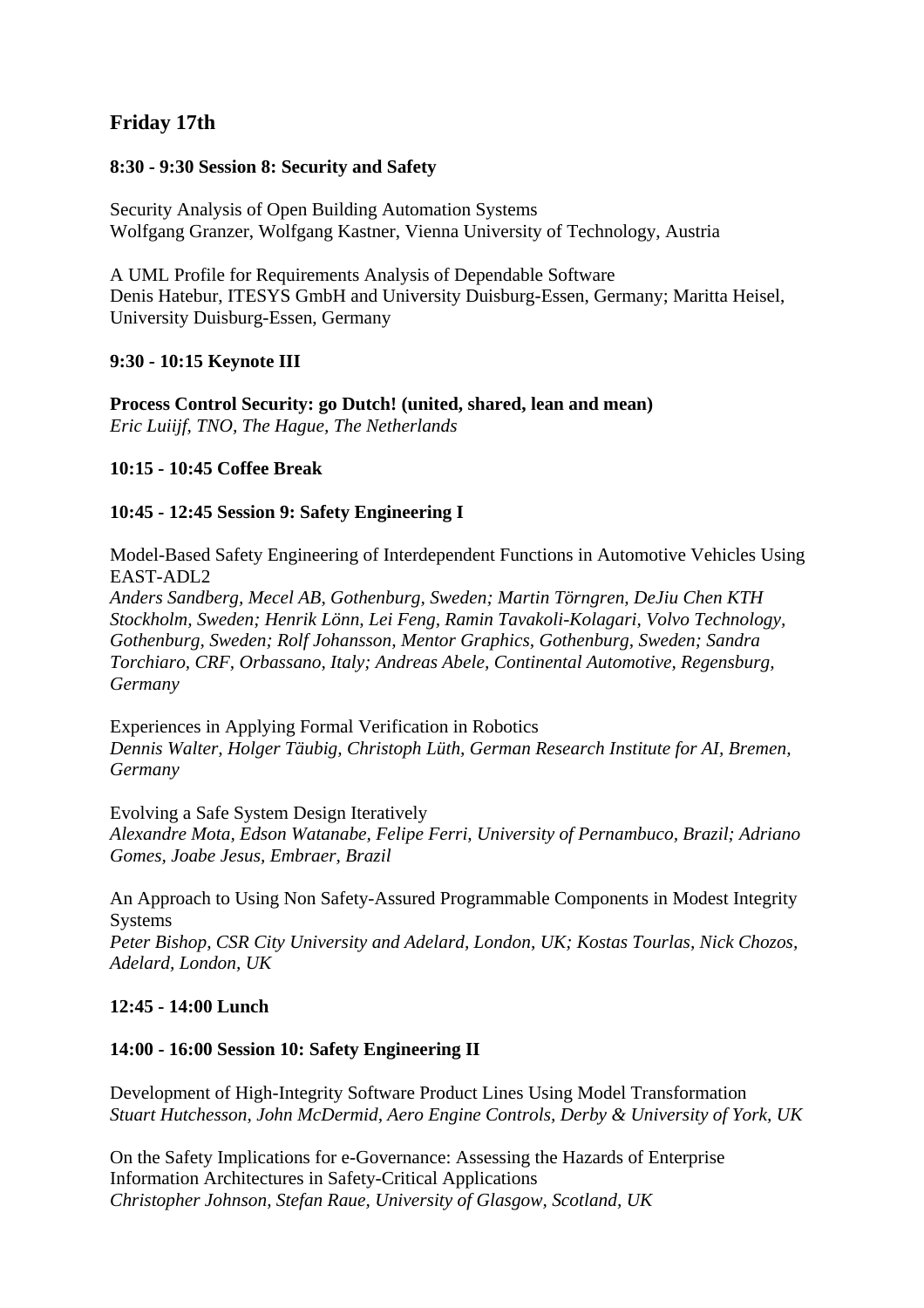The Right Degree of Configurability for Safety-Critical Embedded Software in Variable Message Signs *Thomas Novak, Christoph Stoegerer, SWARCO FUTURIT, Perchtoldsdorf, Austria* 

INDEXYS, A Logical Step Beyond GENESYS - INDustrial EXploitation of the genesYS cross-domain architecture

*Andreas Eckel, Christian Fidi, TTTech, Vienna, Austria; Roman Obermaisser TU Vienna, Austria; Paul Milbredt, Audi AG, Germany; Zaid Al-Ars, Delft University of Technology, The Netherlands; Stefan Schneele, EADS Germany GmbH, Germany; Bart Vermeulen, NXP Semiconductors Netherlands B.V., The Netherlands; György Csertan, OptXware Research and Development Ltd., Hungary; Christoph Scheerer, Thales Rail Signalling Solutions GesmbH, Austria; Neerai Suri, Abdelmajid Khelil, Technical University of Darmstadt, Germany; Gerhard Fohler, Technical University of Kaiserslautern, Germany* 

#### **16:00 - 16:30 Closing Session**

#### **Announcement of SAFECOMP 2011**

#### **Best Paper Award**

Closing Remarks and Farewell

#### **16:30 - 17:00 Coffee and Wrap Up**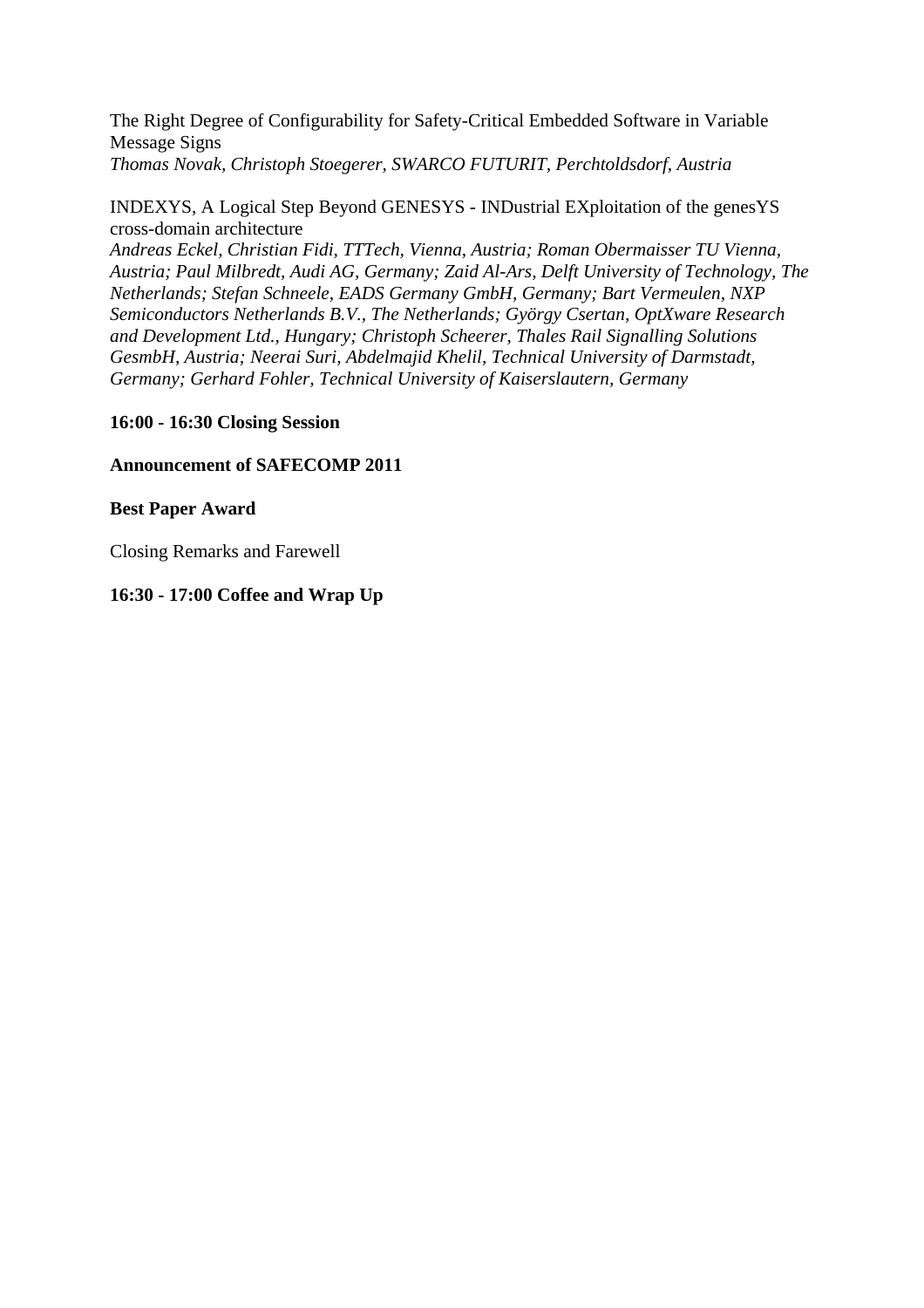### **Sponsors**

### **City of Vienna**

#### **Federal Ministry of Transport, Innovation and Technology**

#### **Scientific Sponsors**



### **Company Sponsors/Exhibitors:**

**AbsInth Angewandte Informatik GmbH**  Science Park 1 66123 Saarbrücken **Germany** 

**TTTech Computertechnik AG - Ensuring Reliable Networks**  Schoenbrunner Strasse 7 1040 Vienna Austria

> **Adelard LLP**  College Building 10 Northampton Square London EC1V 0HB UK

> > **Causalis Limited**  Am Petersberg 3 33619 Bielefeld **Germany**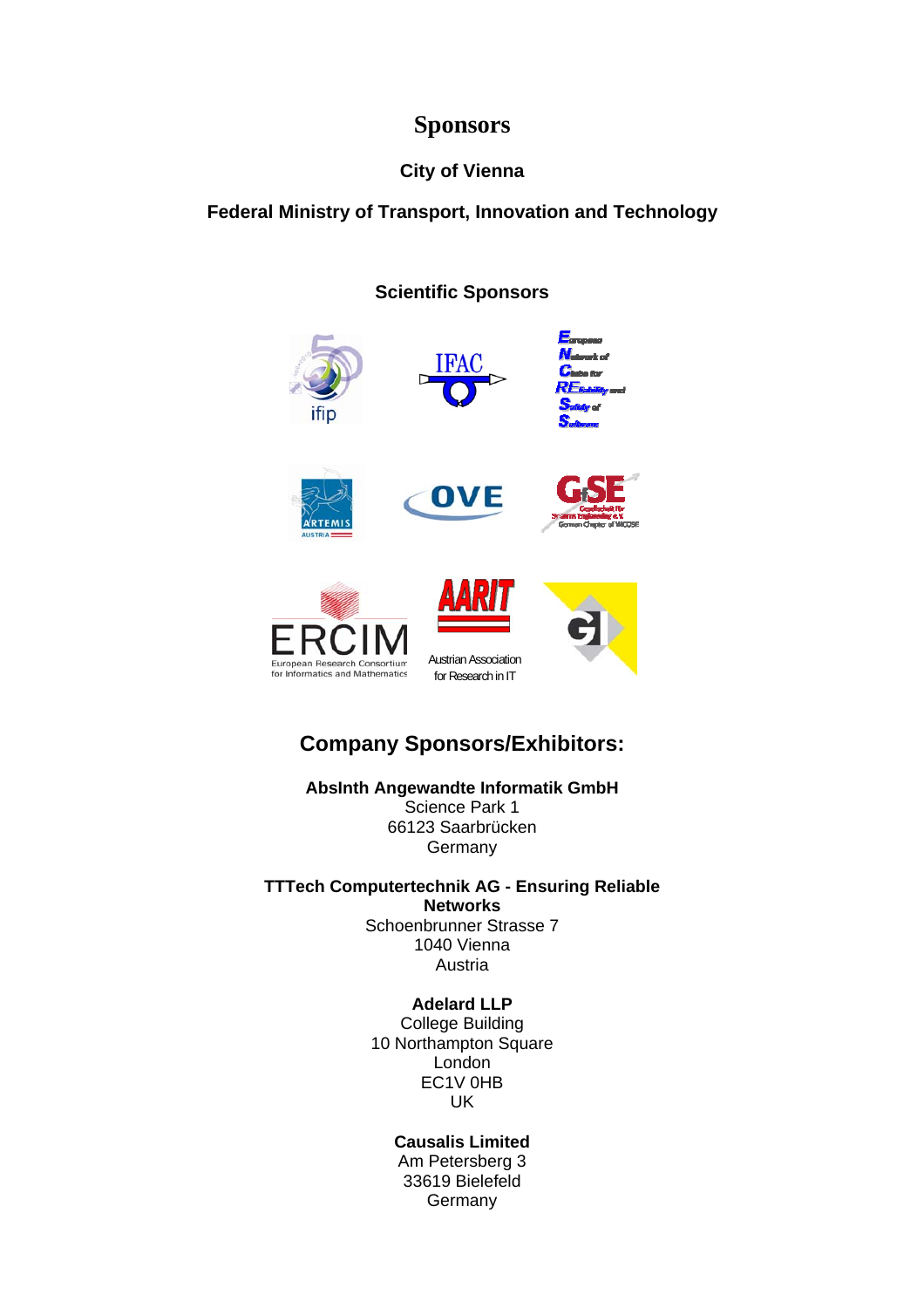## **Organization**

Conference Chair

Erwin Schoitsch (AIT, Austria)

EWICS Chair

Francesca Saglietti (Univ. of Erlangen, Germany)

Local Chair

Gerald Futschek (OCG, Austria)

Local Organizing Committee (OCG, Austria)

Eugen Mühlvenzl

Elisabeth Waldbauer

Karin Hiebler

Christine Haas

### **International Programme Committee**

| Anderson, S. (UK)    | Heitmeyer, C. (US)       | Rabe, G. (DE)           |
|----------------------|--------------------------|-------------------------|
| Anderson, T. (UK)    | Hübner, M. (DE)          | Reich, S. (AT)          |
| Ata, B. $(TR)$       | Johnson, C. (UK)         | Saglietti, F. (DE)      |
| Bloomfield, R. (UK)  | Kaâniche, M. (FR)        | Schedl, G. (AT)         |
| Bologna, S. (IT)     | Kanoun, K. (FR)          | Schoitsch, E. (AT)      |
| Braband, J. (DE)     | Kelly, T. (UK)           | Schulze, S.-O. (DE)     |
| Buth, B. (DE)        | Knight, J.C. (US)        | Seyfarth, T. (DE)       |
| Daniel, P. (UK)      | Koornneef, F. (NL)       | Skavhaug, A. (NO)       |
| Ehrenberger, W. (DE) | Kopacek, P. (AT)         | Strigini, L. (UK)       |
| Emmet, L. (UK)       | Ladkin, P. (DE)          | Sujan, M. (UK)          |
| Felici, M. (UK)      | Lehmann, T. (DE)         | Traverse, P. (FR)       |
| Flammini, F. (IT)    | Lindskov Hansen, S. (DK) | Trienekens, J. (NL)     |
| Genser, R. (AT)      | Littlewood, B. (UK)      | van der Meulen, M. (NL) |
| Gerstinger, A. (AT)  | McDermid, J. (UK)        | Weinert, A. (DE)        |
| Gorski, J. (PL)      | Nordland, O. (NO)        | Wittmann, S. (BE)       |
| Gran, B.A. (NO)      | Pareigis, S. (DE)        | Yüceer, R. E. (TR)      |
| Halang, W. (DE)      | Peleska, J. (DE)         | Zurakowski, Z. (PL)     |
| Heisel, M. (DE)      | Pfeiffenberger, T. (AT)  |                         |
| Haxthausen, A. (DK)  | Pozzi, S. (IT)           |                         |